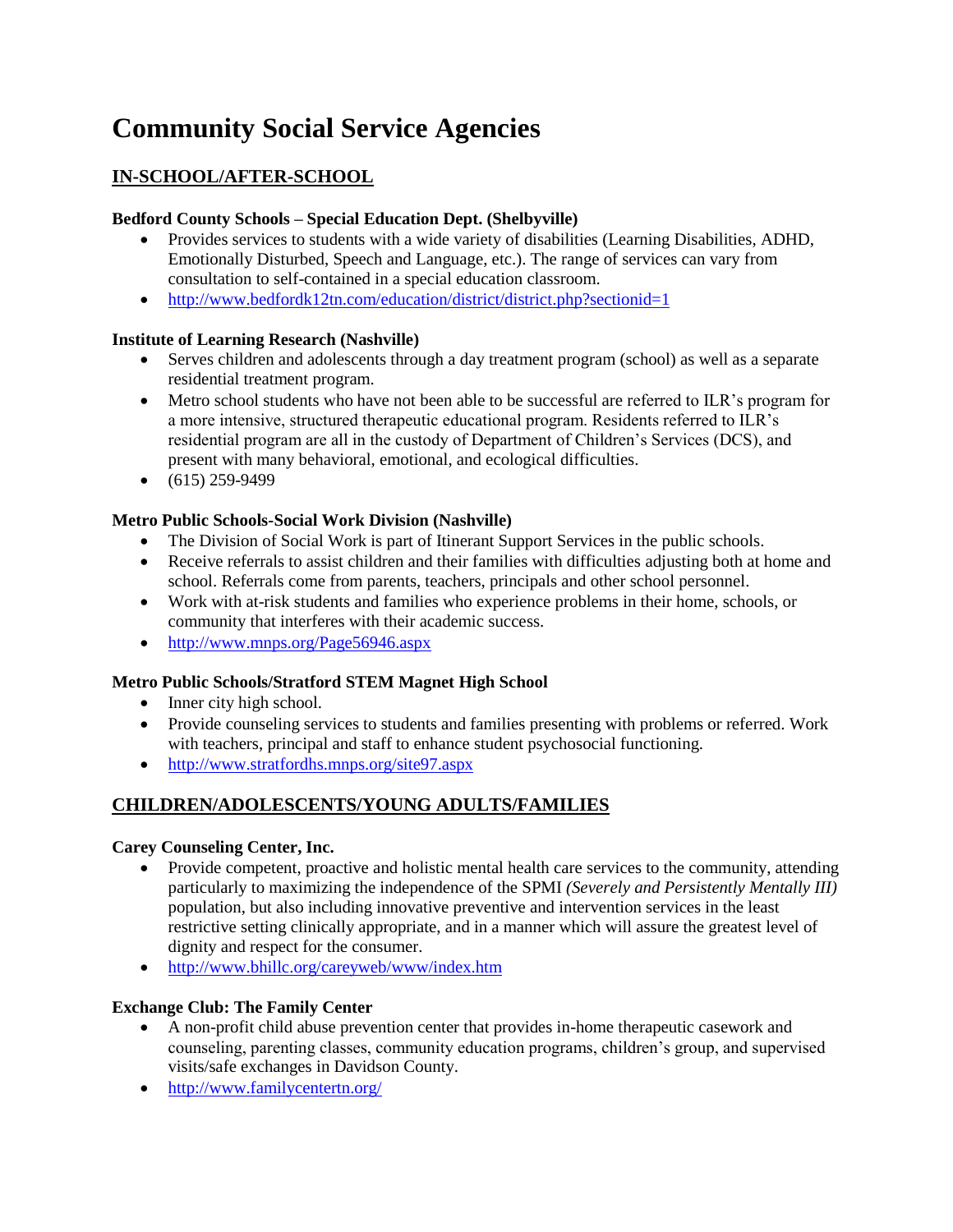# **Family and Children's Services**

- Provides services that respond to changing the needs of families and children.
- These services include: Crisis Center/2-1-1 Information & Referral Service, Mental Health Trauma Intervention, Family Service Counseling, Community-Based Counseling, Survivors of Suicide help, Connecting Kids, Davidson County Relative Caregiver Program, Family Resource Center Programs, and School-based Services.
- <http://www.fcsnashville.org/>

#### **Family Empowerment Services, Inc. (Nashville)**

- Non-profit organization with a mission to improve the quality of life for the African American individual, family and community through the delivery of community based culturally specific mental health services.
- $\bullet$  (615) 320-0670

#### **Gilda's Club (Nashville)**

- Cancer support community providing social and emotional support to men, women, and children with cancer; their family members, friends and completely free of charge.
- <http://www.gildasclubnashville.org/>

#### **Healing Hearts of Tennessee (McMinnville)**

- Faith-based, non-profit 501 (c) (3) organization that provides professional counseling services to children, youth, and families, as well as in-home counseling and parenting education services through the Department of Children's Services.
- Programs include: a mentoring program for at-risk youth, pregnancy care services for teens, tutoring, GED preparation, anger management classes, Alcohol/Drug abuse services, foster home recruitment and support, and Camp Heal-a-Heart, for at-risk youth ages 5-17.
- [http://www.tennhelp.com/tennHelpView?th\\_id=5907](http://www.tennhelp.com/tennHelpView?th_id=5907)

#### **Heaven Sent Children (Murfreesboro)**

- Non-profit, charitable organization, licensed as a child placement agency, founded in 1991.
- Provides assistance to birth parents, adoptees, children, and adoptive families with adoption services.
- <http://thecenterforfamilydevelopment.org/HeavenSent/>

#### **Hendrick Counseling Services, Inc. (Lebanon)**

- Provide counseling services for all ages from child to geriatric.
- <http://hendrickcounseling.com/>

#### **Helping House, PLC**

- Outpatient mental health facility that services individual peoples, couples, families and groups from ages  $5-65+$ .
- Focuses on the development of family financial solutions with the goal of helping clients increase their emotional stability by improving their finical circumstances.
- <http://www.helpinghousedickson.com/>

#### **Hermitage Hall**

 Residential treatment facility providing sexual offender treatment services to sexual reactive and offending children and adolescents.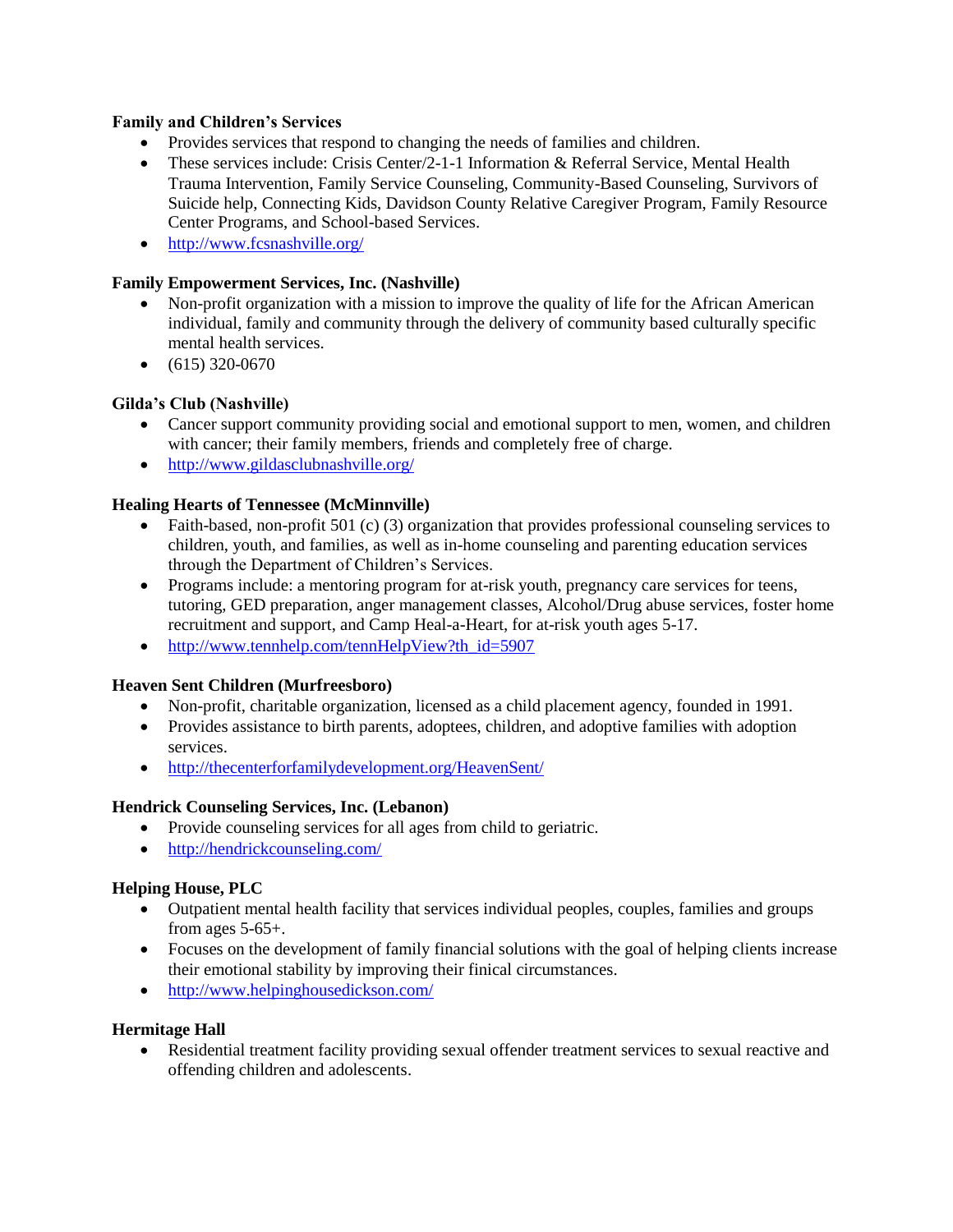- Treatment services include group, individual, and family therapy services, along with psychiatric services regarding medication management and psychiatric/ psychological testing.
- <http://www.hermitagehall.com/>

# **Metropolitan Public Defender Office, Juvenile Division (Nashville)**

- Provides legal representation for indigent persons in Davidson County.
- The Juvenile Division provides legal advocacy for children charged with an offense who are at risk of loss of liberty.
- The social worker and interns work with the attorneys as they advocate for clients involved in the Juvenile Justice System.
- <http://publicdefender.nashville.gov/portal/page/portal/publicdefender/juvenileDivision>

# **Miriam's Promise**

- Extends the promise of hope and healing to birthparents, pregnancy clients, adoptive families and their children as they struggle with issues of grief, loss and despair.
- The heart of their mission is to ensure the well-being of children: before, during and after birth. Miriam's Promise is dedicated to healing and emotional health by providing pregnancy counseling, mentoring (the Elizabeth Project), child counseling and family counseling along with adoption services for domestic infant, international, and special needs children, support groups and post legal services.
- <http://www.miriamspromise.org/>

# **My Friend's House (Franklin)**

- Ensures residents to receive an education, mental/physical health services, independent living and life skills in order to transition the child to his next placement or home.
- Prepare youth to become well balanced, productive members of society and provide the following programs and classes: conflict resolution, relapse prevention and recovery, family dynamics, anger management, behavior management, Sexually transmitted disease education, Job Corp, alcohol and drug group counseling, family and individual counseling, supervised visitation, community mentoring program, intensive case management, and respite career reviews.
- <http://myfriendshousetn.org/>

# **Nashville Cares (Nashville)**

- Offers to persons living with HIV/AIDS, their families, spouses, partners and significant others, a unique combination of brokered, direct delivery and informational services designed to assist clients with access to a continuum of support throughout the progression of HIV disease.
- Services include case management, therapeutic support and practical support.
- <http://www.nashvillecares.org/>

# **Oasis Center**

- Partners with over 3000 youth each year. Whether in teen leadership roles, school prevention groups or the emergency shelter, they work with you to help them grow, thrive and create positive change in their lives and in our community.
- <http://www.oasiscenter.org/>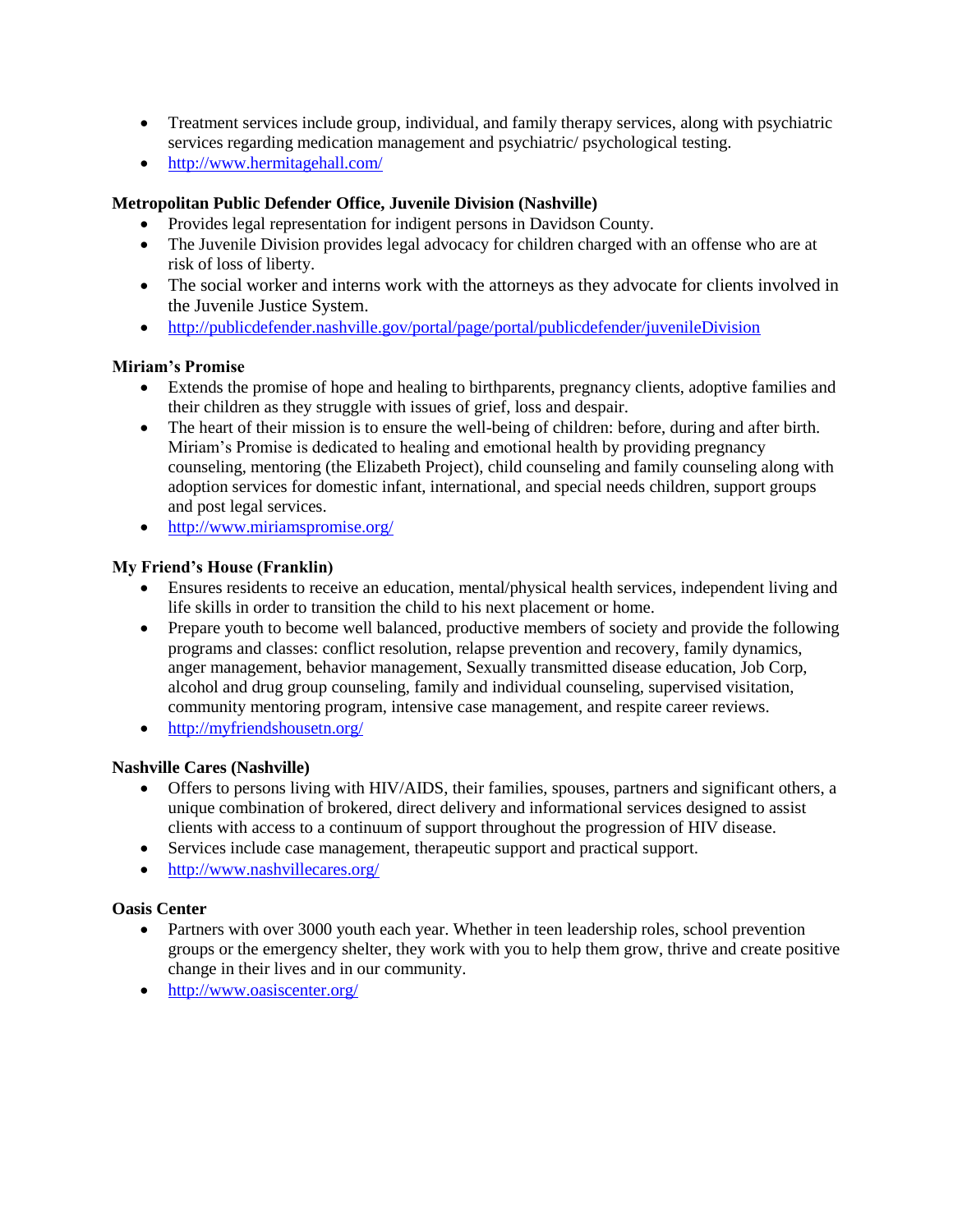# **UNIVERSITY STUDENTS**

# **Belmont University Counseling Services Office**

- Offers comprehensive professional counseling that equips students to manage life transitions as well as serious emotional issues.
- [https://my.belmont.edu/mybelmont/student\\_life/counseling/index.html](https://my.belmont.edu/mybelmont/student_life/counseling/index.html)

# **ADULTS/FAMILIES**

### **Alzheimer's Association Mid South Chapter – Middle TN Office (Nashville)**

- A nonprofit organization that promotes and provides quality education and training for the community and professionals, delivers accurate information and referrals to the community, provides family and patient support for patients, families, and caregivers, advocates for public policy and legislation that will improve supportive services for individuals with Alzheimer's disease and their caregivers, and encourages and supports research into the prevention, cause, improved diagnoses, therapy, and cure of Alzheimer's disease and related disorders.
- Core Services include Information and Referral, Care Consultation, Support Groups, Education and Safe Return. The Middle Tennessee Office also provides financial assistance to caregivers in order for them to obtain respite.
- <http://www.alz.org/altn/>

#### **Behavioral Treatment Providers, LLC (Madison)**

- Utilizes behavioral management and behavioral contingency methods in the supervision of various offender groups.
- Programs include the Twelve Hour Alcohol and Other Drugs of Abuse; DUI School; John School; Domestic Violence; Anger Management, Low Intensity Outpatient Program; Underage Drinking/Criminal Impersonation; Assessments (alcohol and drug/DUI); and Brief Cognitive Interventions for both Anger Management and Shoplifting.
- All non-educational BTP treatment programming uses a Cognitive Behavioral approach called Moral Recognition Therapy
- <http://bipbtp.com/index.cfm>

#### **Blue Monarch Inc. (Hillsboro)**

- Non-profit, faith based organization designed to serve the oppressed and abused women of Tennessee. They accept women, with their children, who are currently recovering from physical, emotional, and/or sexual abuse, alcohol or drug addictions, poverty, and/or severe family issues.
- <http://www.bluemonarch.org/www.bluemonarch.org/Welcome.html>

# **Davidson County Mental Health Court**

- A jail diversion program which allows people with mental illness and/or mental retardation to obtain treatment as opposed to jail time.
- <http://gscourt.nashville.gov/portal/page/portal/generalSessions/mentalHealthCourt/>

#### **Daystar CounselingMinistries**

- Offers counseling to kids and families in the Middle Tennessee area. Daystar offers, both, individual and group counseling for children, adolescents, families, and young adults. Counseling services are provided on a sliding scale.
- <http://www.daystarcounselingministries.org/>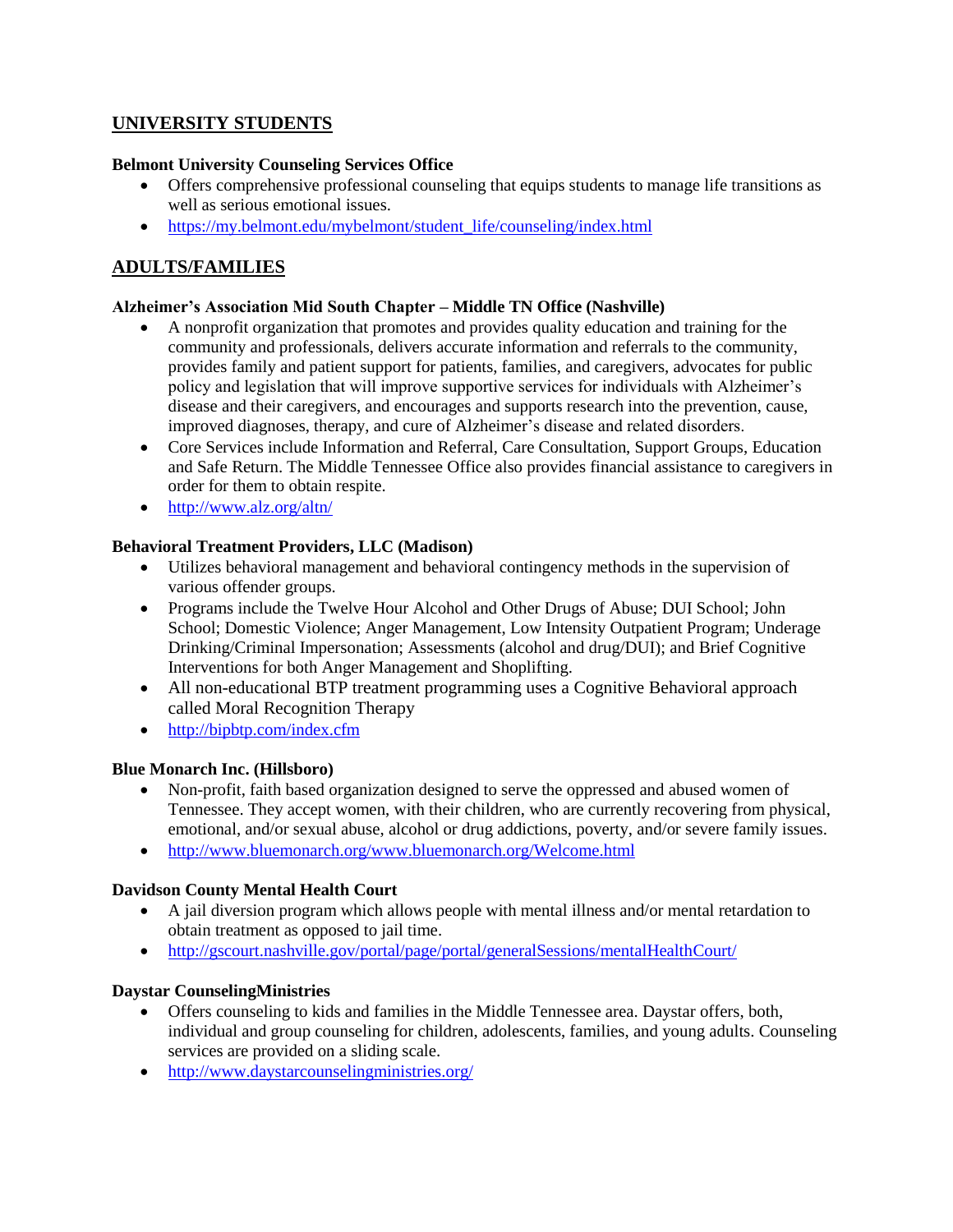# **Greater Nashville Regional Council (GNRC)-Area Agency on Aging and Disability**

- Regional planning and economic development agency consisting of 13 counties and 52 cities.
- A division of GNRC is the Area Agency on Aging and Disability. The area agency provides Information and Assistance, Guardianship Services, Case Management, Medicare counseling, and Home and Community Based Service for older adults and adults with disabilities.
- Contracts with a provider network to provide homemaker, personal care, home delivered and congregate meals, respite, transportation, legal, and other services.
- <https://www.gnrc.org/agencies-programs/aaad/>

#### **Park Center**

- A mental health center with three programs which complement the recovery from mental illnesscase management, housing, and psychiatric rehabilitation. The goal for all members is to restore hope, and provide opportunities through education, socialization and skills training. If one chooses the goal of employment is also offered.
- <http://www.parkcenternashville.org/>

# **SENIOR CITIZENS**

#### **Alive Hospice**

- Offers loving care to people with life-threatening illnesses, support to their families and service to the community in a spirit of enriching lives.
- $\bullet$  [http://www.alivehospice.org/ah\\_start.php](http://www.alivehospice.org/ah_start.php)

#### **Caris Healthcare (Murfreesboro)**

- Provides holistic care to terminally ill patients' and their families. It is provided by a professional team comprised of nurses, personal care aides, social worker, clergy, a medical doctor and trained volunteers. Utilizing a plan of care developed by the interdisciplinary team with input from the attending physician and the patient/family, individualized services are provided to assure palliative end of life care.
- <http://www.carishealthcare.com/>

#### **Nashville Rehabilitation Hospital-Bridges**

- An acute in-patient geriatric psychiatric program located in a rehabilitation hospital. Treating patients usually 60 and older who are suffering from depression, mental illness, or complications of dementia. Average length of stay is usually 7-14 days depending on severity of illness.
- $\bullet$  (615) 226-4330

# **COMMUNITY OUTREACH & EDUCATION**

# **Catholic Charities of Tennessee, Inc.**

- A faith based social service agency providing short-term material assistance, adoption services, counseling, housing, refugee and immigration services, outreach, child welfare and geriatric services and job training.
- <http://www.cctenn.org/>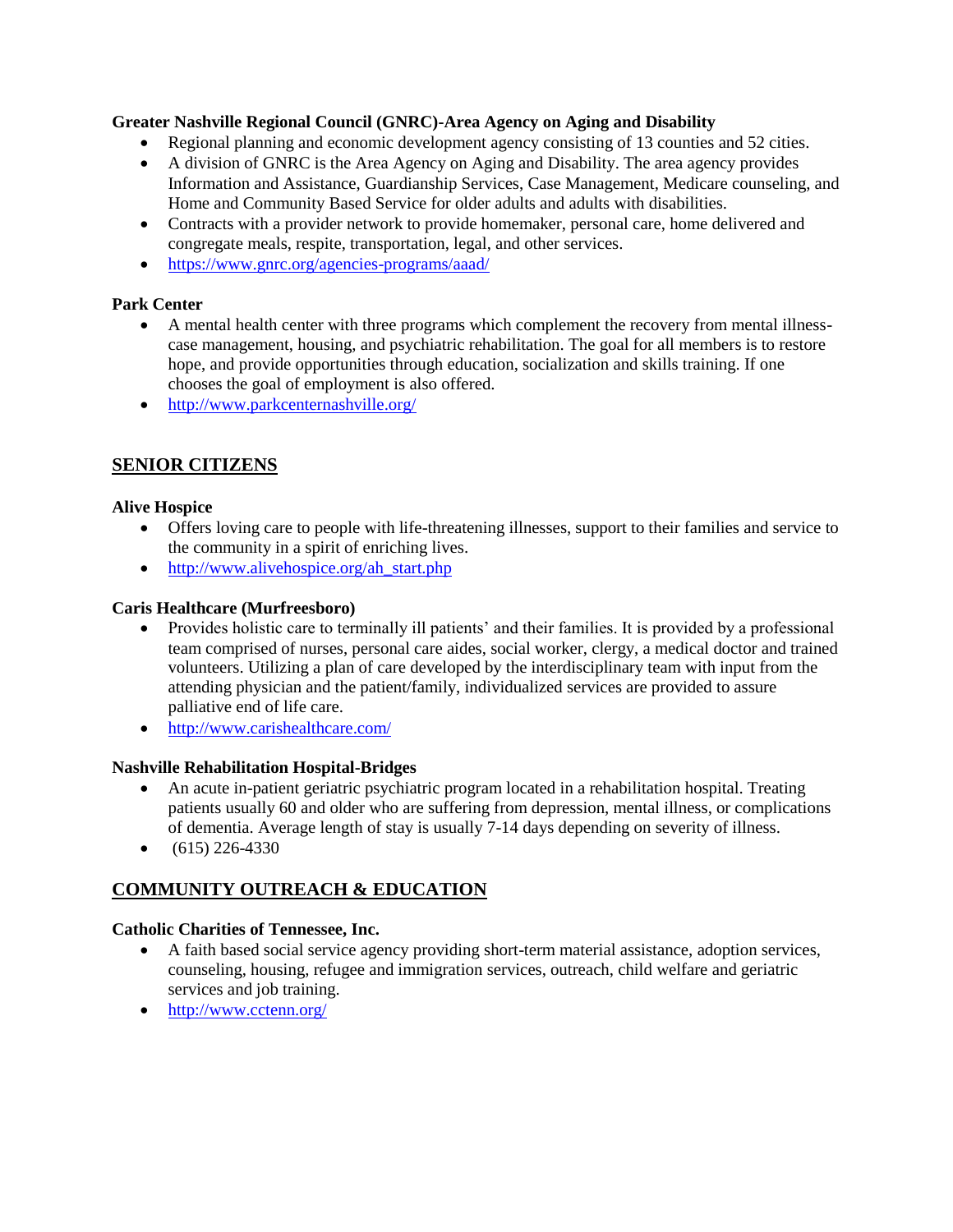### **Hands on Nashville**

- Recognized leader of programs, partnerships and services that maximize volunteer impact in the greater Nashville community.
- Offer a variety of programs and resources that empower people to make volunteering a regular part of their lives.
- [www.hon.org](http://www.hon.org/)

# **Jewish Family Service**

- $\blacklozenge$  A 501(c)(3) private, nonprofit organization providing professional social services to all residents of Nashville and Middle Tennessee, without regarding to religious affiliation.
- Provides professional social services from Jewish perspectives which respond to and support individuals and families through life's transitions. Jewish Family Services strives to: Improve social, emotional and economic conditions, enhance personal growth, and increase opportunities for independent, productive and satisfying lives.
- <http://www.jfsnashville.org/>

# **Mental Health Association of Middle TN (Nashville)**

- Provides education, advocacy, and services for those with mental health issues and/or loved ones or providers seeking information.
- Programs include a mental health assistance center, a support program for caregivers of those with Alzheimer's disease, a TennCare mental health advocacy program, campaigns to educate and erase the stigma regarding mental health issues, and other services which change often to meet the needs of the community.
- <http://www.ichope.com/>

# **Metro Development and Housing Agency**

- A public housing authority, primarily responsible for the housing, urban and community development programs, and other related programs.
- The MDHA HOPE VI program provides public housing residents the opportunity to improve their quality of life with case management services and community support.
- <http://www.nashville-mdha.org/>

# **Metropolitan Police Department**

- Have a crisis counseling and victim advocacy program called the Victim Intervention Program.
- Provide mental health services and criminal justice advocacy to those affected by violent crimes.
- Services are free, confidential and do not depend on whether the victim is going to prosecute.
- [http://www.police.nashville.org/bureaus/chief/victim\\_intervention.asp](http://www.police.nashville.org/bureaus/chief/victim_intervention.asp)

# **Metropolitan Public Defender Office (Nashville)**

- Provides legal representation to indigent individuals who are charged with a criminal offense. This offense could be either misdemeanor or felony.
- Students will complete assessments on each client. Most of the clients will be incarcerated.
- <http://publicdefender.nashville.gov/portal/page/portal/publicdefender/home/>

# **Metropolitan Social Services**

- Committed to helping Nashville residents meet the challenges of today.
- Provide direct services to the elderly, disabled, extended family and homeless populations through their Adult and Family Support Services Program.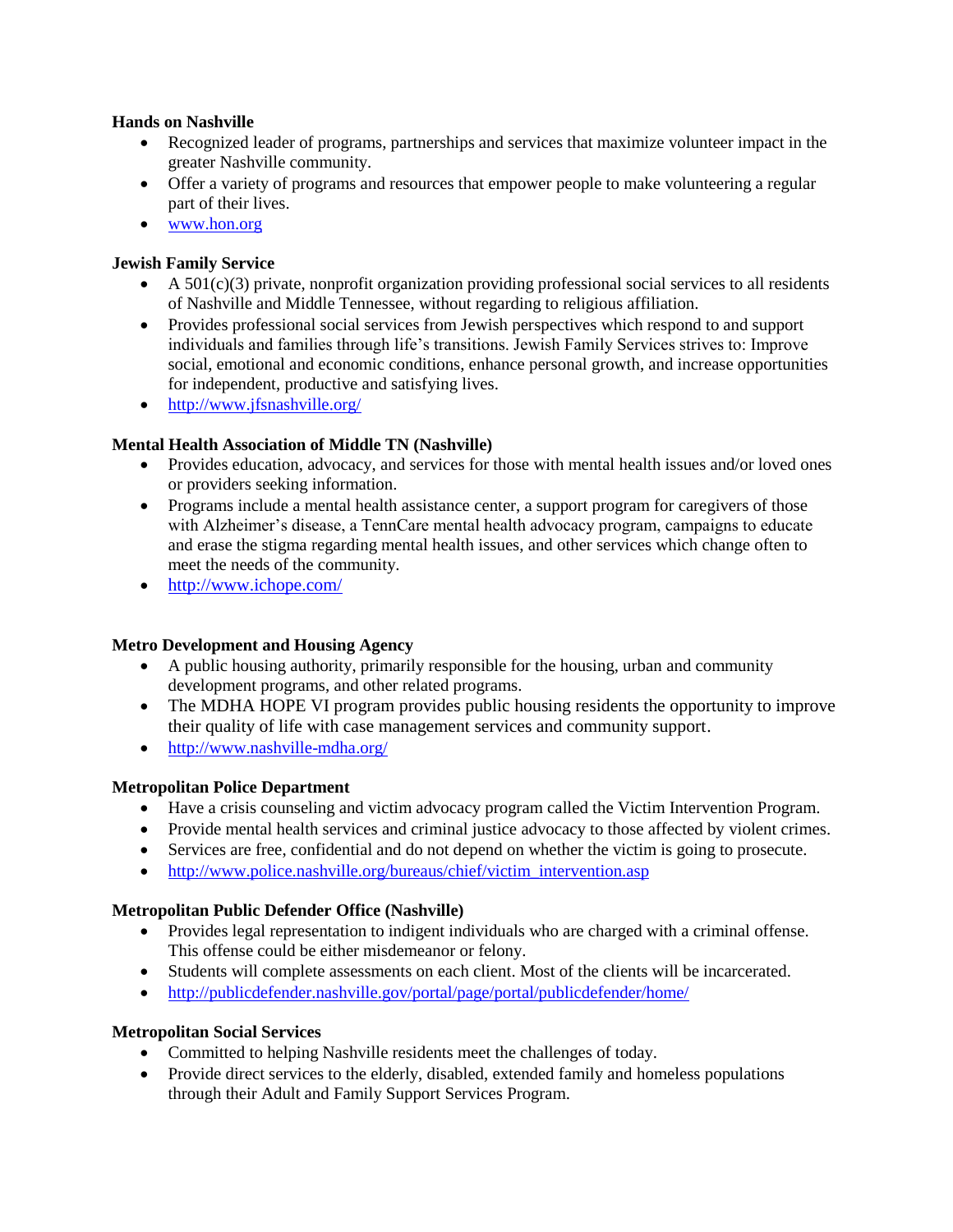- Identify the needs of the community and coordinate the delivery of services to meet those needs through our planning and coordination unit.
- <http://www.nashville.gov/sservices/>

# **National Alliance on Mental Illness (NAMI)-Tennessee**

- Grassroots, statewide, voluntary organization of people affected by mental illness dedicated to improving quality of life for all who are affected by mental illness: individuals, families and communities.
- Advocates for improved policies concerning people with mental illness at the local, state and national levels.
- <http://www.namitn.org/affiliates.htm>

# **National Healthcare for the Homeless Council (Nashville)**

- A membership organization comprised of Organizational Members and hundreds of individuals who are organized as the HCH Clinicians' Network.
- Research public policy issues affecting health care and related issues for homeless persons; compose periodic Health Care for the Homeless Mobilizer action alerts; draft annual Pubic Policy Statements; provide staff services for National Consumer Advisory Board, including organizing meetings, keeping minutes and records, drafting by-laws; organize and promote voter registration activities among homeless persons nationwide; promote Homeless Persons' Memorial Day activities nationwide; draft annual Policy Statements; provide staff support to various functional committees; attend organizational meetings by conference call and in person; other duties as assigned.
- [www.nhchc.org](http://www.nhchc.org/)

# **Personal Growth and Learning Center (Cookeville)**

- Provide quality behavioral health services to residents of Cookeville in a friendly, caring and confidential environment.
- <http://www.personalgrowthandlearning.com/>

# **MEDICAL ENVIRONMENT**

# **Baptist Hospital**

- The largest not-for-profit community hospital in Middle Tennessee. Committed to serving the greater Nashville area and surrounding communities by providing the highest quality healthcare in a caring, compassionate and faith-based environment.
- <http://baptisthospital.com/>

# **Blanchfield Army Community Hospital (BACH)**

- EDIS provides developmental screenings and evaluates to determine eligibility for service coordination. Populations served are children birth to 36 months of age who reside on post.
- Service includes physical therapy, occupational therapy, speech language paths, early childhood education, and social work/ psychology.
- <http://www.campbell.amedd.army.mil/>

# **Centennial Medical Center – "The Women's Hospital or "The Tower"**

- The Women's Hospital works primarily with a mother/baby population.
- The Tower works with a general medical population to include cardiac, oncology and orthopedic patients.
- http://tristarcentennial.com/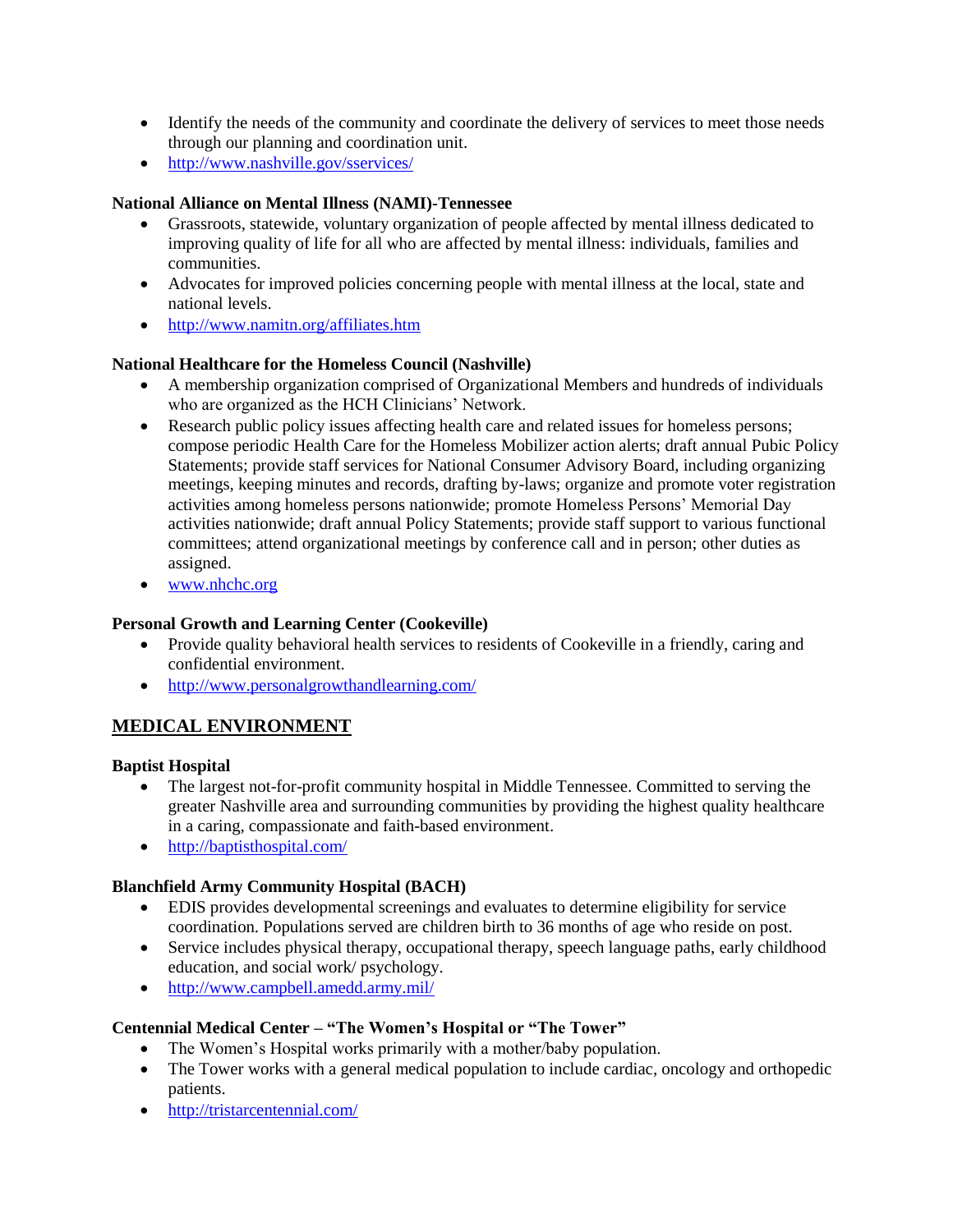#### **Centerstone**

- The nation's largest not-for-profit provider of community-based behavioral healthcare, offering a full range of mental health services, substance abuse treatment and related educational services in Indiana and Tennessee.
- <http://www.centerstone.org/>

# **Continuum Healthcare, CHC Nashville CMHC, LLC.**

- Provides mental health or dual diagnosis treatment through partial hospitalization and intensive out patient programs for adults, geriatric patients, children and adolescents.
- $\bullet$  (615) 376-6200

# **Cumberland Heights (Nashville)**

- A treatment center for persons and their families experiencing problems with alcohol and drug abuse/addiction. Treatment is provided in both residential and outpatient settings. Medical detox, stabilization, short term and long term residential and intensive outpatient are services provided. In addition family services and aftercare services are available.
- Treatment philosophy is based on the 12 steps of Alcoholics Anonymous.
- Group, individual, didactic and experiential therapies are provided.
- <http://www.cumberlandheights.org/home.aspx>

# **DaVita Dialysis (Nashville, Gallatin, Clarksville, Cookeville)**

- The largest independent provider of dialysis service in the United States. Provides dialysis services for those diagnosed with chronic kidney failure, a condition also known as chronic kidney disease (CKD).
- <http://www.davita.com/>

# **Generations Mental Health Center (Morrison)**

- Community Mental Health Center providing outpatient psychiatric services (medication management, case management, psychotherapy) to Generations supervised housing consumers and the general public in the Warren County/Highland Rim geographic area of Tennessee.
- <http://www.generationsgaither.com/>

# **Highlands Senior Care**

- Provide in-patient treatment to seniors (65 and above) who are in need of acute psychiatric hospitalization.
- Illnesses include, but are not limited to, major depression, dementia related disorders, anxiety, schizophrenia, and bipolar disorders.
- All patients have access to a psychiatrist, medical doctor, social worker, activity therapist and nursing services.
- <http://highlandsmedicalcenter.net/departments/senior-care-unit/>

# **Mental Health Cooperative, Inc. (Nashville)**

- A mental agency that incorporates intensive case management, psychiatric/clinic services and 24 hour emergency psychiatric services into an integrated system of care.
- Services assist children and adults who have serious mental illness to live successful and satisfying lives in the community and recover from the devastating effects of the illness.
- <http://www.mhc-tn.org/>